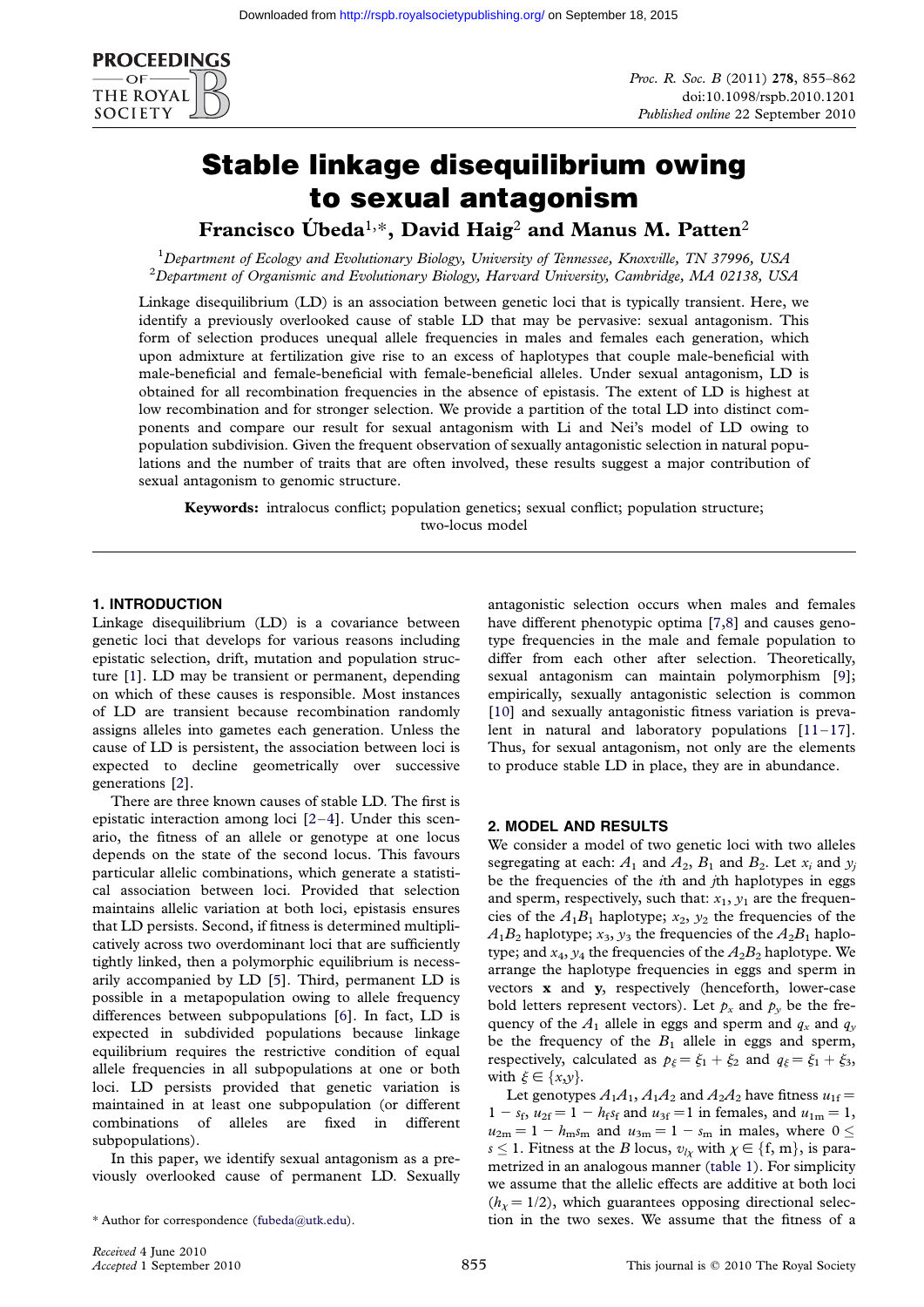<span id="page-1-0"></span>856 F. Übeda et al. Stable linkage disequilibrium

Table 1. Genetic and fitness parametrization for males and females. (Recombination occurs between genes with frequency =  $r$ .)

|                  | $A_1A_1$ | $A_1A_2$                                | $A_2A_2$              | $B_1B_1$     | $B_1B_2$                       | $B_2B_2$     |
|------------------|----------|-----------------------------------------|-----------------------|--------------|--------------------------------|--------------|
| males<br>females | -<br>36  | $1 - 1/2 s_{\rm m}$<br>$1/2 s_f$<br>$-$ | $\cdot$ – $s_{\rm m}$ | $\sim$<br>5f | $1 - 1/2 s_m$<br>$1 - 1/2 s_f$ | $-s_{\rm m}$ |

zygote results from the product of the fitness values at each locus. Thus,  $w_{ij\chi} = u_{k\chi} v_{l\chi}$ , where k and  $l \in \{1, 2, 3\}$ , is the fitness of a zygote of sex  $\chi$  that results from the union of the ith egg and jth sperm haplotype ([table 2\)](#page-2-0). This assumption eliminates multiplicative epistasis within sexes by rendering the contributions of both loci independent from one another [\[18\]](#page-7-0). We arrange the fitness values for females and males in matrices  $\mathbf{W}_{f} = (w_{ijf})$  and  $\mathbf{W}_{m} = (w_{ijm})$ . Given our assumptions, the number of different fitness values reduces to six [\(table 2](#page-2-0)b).

The frequency of haplotype  $i$  in eggs and sperm after one generation is

$$
\overline{w}_{f}x'_{i} = \frac{1}{2} \left[ x_{i}(\mathbf{W}_{f}\mathbf{y})_{i} + y_{i}(\mathbf{W}_{f}^{T}\mathbf{x})_{i} \right] - \varepsilon_{i}r \left( 1 - \frac{1}{2}s_{f} \right)^{2} D_{t} \quad (2.1a)
$$

and

$$
\overline{w}_{m} y'_{i} = \frac{1}{2} \left[ x_{i} (\mathbf{W}_{m} \mathbf{y})_{i} + y_{i} (\mathbf{W}_{m}^{T} \mathbf{x})_{i} \right]
$$

$$
- \varepsilon_{i} r \left( 1 - \frac{1}{2} s_{m} \right)^{2} D_{t}, \qquad (2.1b)
$$

where  $\overline{w}_{\text{f}}$  and  $\overline{w}_{\text{m}}$  are the mean fitness of females and males, respectively (defined as  $\bar{w}_{\chi} = \mathbf{x}^{\text{T}} \mathbf{W}_{\chi} \mathbf{y}$ ),  $r$  is the recombination rate between loci,  $\varepsilon_i$  provides the sign of the LD factor ( $\varepsilon_i$  is equal to 1 when  $i = 1,4$  and  $-1$ when  $i = 2,3$ ) and  $D_t$  is the LD in the population.

When the selection regime is the same in both sexes, gametic haplotype frequencies are sex-independent  $(x_i = y_i)$ and  $D_t$  takes the familiar form  $D_t = x_1x_4 - x_2x_3$ . However, with sex-specific selection,  $D_t$  must be calculated as

$$
D_{t} = \frac{1}{2}[x_{1}y_{4} + x_{4}y_{1} - x_{2}y_{3} - x_{3}y_{2}].
$$
\n(2.2)

When selection differs between the sexes, gametic haplotype frequencies depend on sex-specific allele frequencies at the two loci and the LD in eggs and sperm:

$$
x_1 = p_x q_x + D_x, \t y_1 = p_y q_y + D_y, \n x_2 = p_x (1 - q_x) - D_x, \t y_2 = p_y (1 - q_y) - D_y, \n x_3 = (1 - p_x) q_x - D_x, \t y_3 = (1 - p_y) p_y - D_y, \n x_4 = (1 - p_x) (1 - q_x) + D_x, \t y_4 = (1 - p_y) (1 - q_y) + D_y, \n (2.3)
$$

where

$$
D_x = x_1 x_4 - x_2 x_3
$$
  
\n
$$
D_y = y_1 y_4 - y_2 y_3
$$
\n(2.4)

[\[2,](#page-6-0)[17\]](#page-7-0). The flow of genes through populations is schematized in [figure 1.](#page-3-0)

Substituting equation (2.3) into equation (2.2) and simplifying yield

$$
D_{\rm t} = \frac{1}{2}(D_x + D_y) + \frac{1}{2}(p_x - p_y)(q_x - q_y), \qquad (2.5)
$$

where the second term on the right is equal to twice the covariance between  $p$  and  $q$ , 2 Cov( $p$ , $q$ ); thus,

$$
D_{t} = \frac{1}{2} (D_{x} + D_{y}) + 2 \operatorname{Cov}(p, q), \qquad (2.6)
$$

which provides a neat partition of the total LD generated by sexually antagonistic selection into two components, namely the average LD in gametes and the covariance between the allele frequencies at each locus.

Equation  $(2.6)$  is similar in form to Nei & Li's [[19](#page-7-0)] eqn (5)  $(D_T = 1/2 \ (D_x + D_y) + Cov(p,q))$  for LD in a subdivided population. This formal similarity allows an interesting interpretation of our result. The two sexes, with their differing ecologies, physiologies and selection regimes [[20](#page-7-0)], are effectively distinct subpopulations that freely exchange migrants from one generation to the next. The appendix explores the close analogy between our model and the model of Li & Nei ([6]; see also [\[19\]](#page-7-0)).

We are interested in LD at a stable polymorphic equilibrium  $(\hat{x}, \hat{y})$ , i.e.  $\hat{D}_t = 1/2[\hat{x}_1\hat{y}_4 + \hat{x}_4\hat{y}_1 - \hat{x}_2\hat{y}_3 - \hat{x}_3\hat{y}_2].$ Calculating equilibrium haplotype frequencies analytically, even with our simplifying assumptions, proved too complex. Instead, we carried out numerical analysis of the recursions in equation (2.1) to determine the equilibrium points for different coefficients of selection  $s_f$  and  $s<sub>m</sub>$ . When the equilibrium was polymorphic, we calculated the LD value for each pair  $(s_f, s_m)$  and for different values of recombination, r.

[Figure 2](#page-4-0) presents LD at polymorphic equilibria broken down into its components:  $1/2(D_x + D_y)$  and  $2 \text{Cov}(\hat{p},\hat{q})$ . LD is present at equilibrium for any value of r including free recombination  $(r = 1/2)$  ([figure 2](#page-4-0)c). While the LD in gametes is absent at equilibrium when there is free recombination (figure  $2a$ ), the covariance between allele frequencies remains positive regardless of the recombination rate [\(figure 2](#page-4-0)b). Therefore,  $D_t$  remains positive.

LD increases with decreasing  $r$  ([figure 2](#page-4-0) $c$ ). The covariance between allele frequencies, however, is less sensitive to  $r$  than the LD in gametes (figure  $2a,b$ ). For low  $r$ , the LD in gametes is the major contributor to  $D_t$ , whereas the covariance between allele frequencies becomes the major contributor for high  $r$ . The transition from  $1/2(D_x + D_y)$  being the major contributor to  $2 \text{Cov}(\hat{p},\hat{q})$ being the major contributor happens in the range of values between  $r = 0.1$  and  $r = 0.3$  ([figure 3\)](#page-5-0).

Finally, LD increases with strength of selection (figures [2](#page-4-0) and  $4c$  $4c$ ). This is not always the case for both of its components. It is always true for the covariance between allele frequencies ([figure 4](#page-5-0)b). It is also true for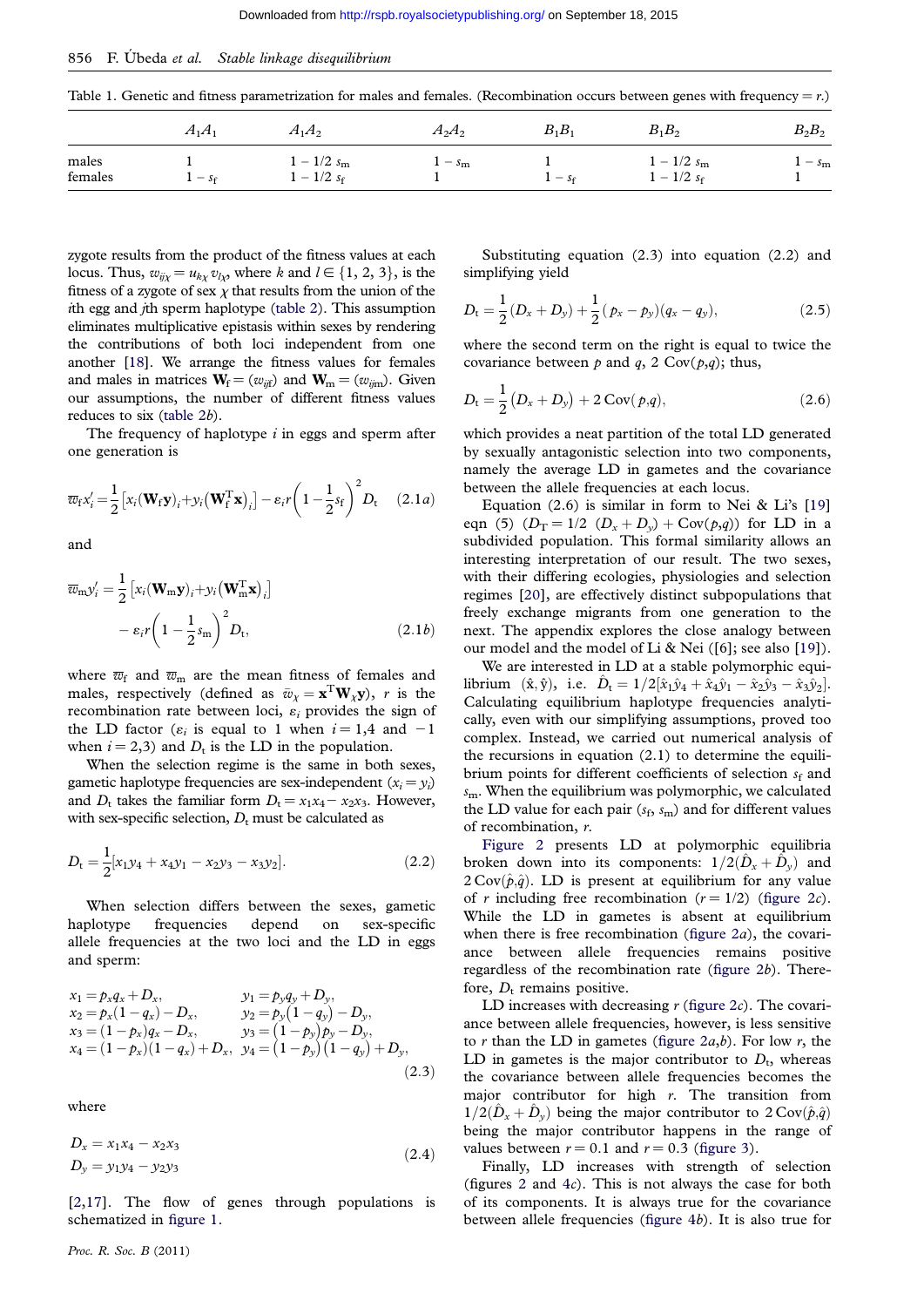<span id="page-2-0"></span>Table 2. Fitness and frequencies of genotypes. (Female fitness is chosen for illustration, but a similar table can easily be drawn for males. The depiction in (a) shows the haplotype contributions from each parent to the diploid genotype; in  $(b)$ , the two-locus diploid genotypes are decomposed into their single-locus components to show more clearly the contribution of each locus to fitness.)

| (a)      | $A_1B_1$                                          | $A_1B_2$                                                  | $A_2B_1$               | $A_2B_2$                             |
|----------|---------------------------------------------------|-----------------------------------------------------------|------------------------|--------------------------------------|
| $A_1B_1$ | $w_{11f}$ , $x_1y_1$                              | $w_{12f}$ , $x_1y_2$                                      | $w_{13f}$ , $x_1y_3$   | $w_{14f}$ , $x_1y_4$                 |
| $A_1B_2$ | $w_{21f}$ , $x_{2}y_1$                            | $w_{22f}$ , $x_{2}y_2$                                    | $w_{23f}$ , $x_{2}y_3$ | $w_{24f}$ , $x_{2}y_4$               |
| $A_2B_1$ | $w_{31f}$ , $x_3y_1$                              | $w_{32f}$ , $x_3y_2$                                      | $w_{33f}, x_3y_3$      | $w_{34f}$ , $x_3y_4$                 |
| $A_2B_2$ | $w_{41f}$ , $x_4y_1$                              | $w_{42f}$ , $x_{4}y_2$                                    | $w_{43f}$ , $x_{4}y_3$ | $w_{44f}$ , $x_4y_4$                 |
| (b)      | $B_1B_1$                                          | $B_1B_2$                                                  |                        | $B_2B_2$                             |
| $A_1A_1$ | $(1 - s_f)^2$ ,<br>$x_1y_1$                       | $(1 - s_f)$ $(1 - 1/2s_f)$ ,<br>$x_1y_2 + x_2y_1$         |                        | $(1 - s_f),$<br>$x_2y_2$             |
| $A_1A_2$ | $(1 - s_f)$ $(1 - 1/2s_f)$ ,<br>$x_1y_3 + x_3y_1$ | $(1 - 1/2s_f)^2$ ,<br>$x_1y_4 + x_4y_1 + x_2y_3 + x_3y_2$ |                        | $(1 - 1/2s_f),$<br>$x_2y_4 + x_4y_2$ |
| $A_2A_2$ | $(1 - s_f)$ , $x_3y_3$                            | $(1 - 1/2s_f),$<br>$x_3y_4 + x_4y_3$                      |                        | $1, x_4y_4$                          |

the LD in gametes when the recombination rate is high  $(r > 0.1$  in the symmetric example provided in [figure 4](#page-5-0)a). When the recombination rate is low  $(r <$ 0.01 in the symmetric example provided in figure  $4a$ ), however, LD in gametes initially increases with strength of selection but then decreases at higher selection strengths ([figure 4](#page-5-0)a).

#### 3. DISCUSSION

The ultimate source of LD in our model is admixture between two gene pools with differing allele frequencies. Sexual antagonism results in a higher frequency of male beneficial alleles in sperm and of female beneficial alleles in eggs. Fertilization admixes these distinct gene pools and thereby generates LD in zygotes while homogenizing allele frequencies between the sexes (figure  $1a$ ). Whereas one-time admixture between geographically diverged populations produces transient LD that declines through subsequent generations, in our model, admixture between divergent subpopulations is recurrent because sexual antagonism alters the allele frequencies in opposing directions every generation. Therefore, permanent LD is maintained.

Equation (2.6) invites some further interpretation. This equation partitions  $D_t$  into two components: 2  $Cov(p,q)$  represents the contribution to LD from sex differences in allele frequencies arising from sexually antagonistic selection in the immediately previous generation, whereas  $1/2(D_x + D_y)$  represents accumulated LD from earlier generations. LD in gametes accumulates because of the correlated history of alleles at the two loci. When there is free recombination between maternally inherited and paternally inherited haplotypes, there is no correlation in the histories of the alleles at the two loci (whether they were present in the same or different sex) beyond the immediately preceding generation; further, the covariance between loci produced by admixture is erased by one round of free recombination; thus,  $D_x$ ,  $D_y$  are expected to be zero at equilibrium. When recombination is less than 50 per cent, the histories of the alleles at the two loci in earlier generations are correlated and some of the LD produced by admixture in zygotes persists into the gametes, both of which make  $D_{\gamma}, D_{\gamma} \neq 0$  at equilibrium.

Sex-specific selection does not directly produce LD within a sex. The multiplicative fitness assumption precludes this. For instance, a population of zygotes in linkage equilibrium that then undergoes sexually antagonistic selection produces gametes with zero LD. Sexual antagonism is, however, indirectly responsible for the LD that results after admixture by virtue of its effect on the second term of equation (2.6). This term results from admixing sperm and egg gene pools, which are made unequal by sexual antagonism.

Selection that does not protect polymorphism cannot stabilize LD. Other selective causes of permanent LD considered in §1 (epistatic interactions, multiplicative fitness at two overdominant loci) require special—perhaps extraordinary—circumstances. For instance, fitness variance owing to epistatic interactions exists, but whether epistasis is responsible for the maintenance of this variation is unknown. In order for two overdominant loci to maintain LD, the recombination rate must be less than the marginal segregation load of the population [[5](#page-6-0)], which for selection coefficients under 50 per cent requires that the recombination rate be less than approximately 0.0625. Allele frequency differences among subpopulations are degraded through time by migration unless there is subpopulation-specific selection. The subdivision of populations into two sexes and sexually antagonistic selection are both common [\[10\]](#page-6-0). Therefore, the prerequisites for permanent LD under sexual antagonism are present in many natural populations.

However, two theoretical considerations may lessen the occurrence of LD caused by sexual antagonism. The first is the possibility for conflict resolution—i.e. sexual dimorphism [[21](#page-7-0)]. Should a sexually antagonistic locus evolve sex-limited expression, the allele that is favoured in the expressing sex is expected to fix, thus eliminating variation and precluding LD. The time scale over which intralocus conflict operates—and therefore the likelihood of developing permanent LD—is currently unknown: if conflicts are constantly arising but then are quickly (on an evolutionary time scale) resolved by the evolution of dimorphism, the build-up of LD should be minor; if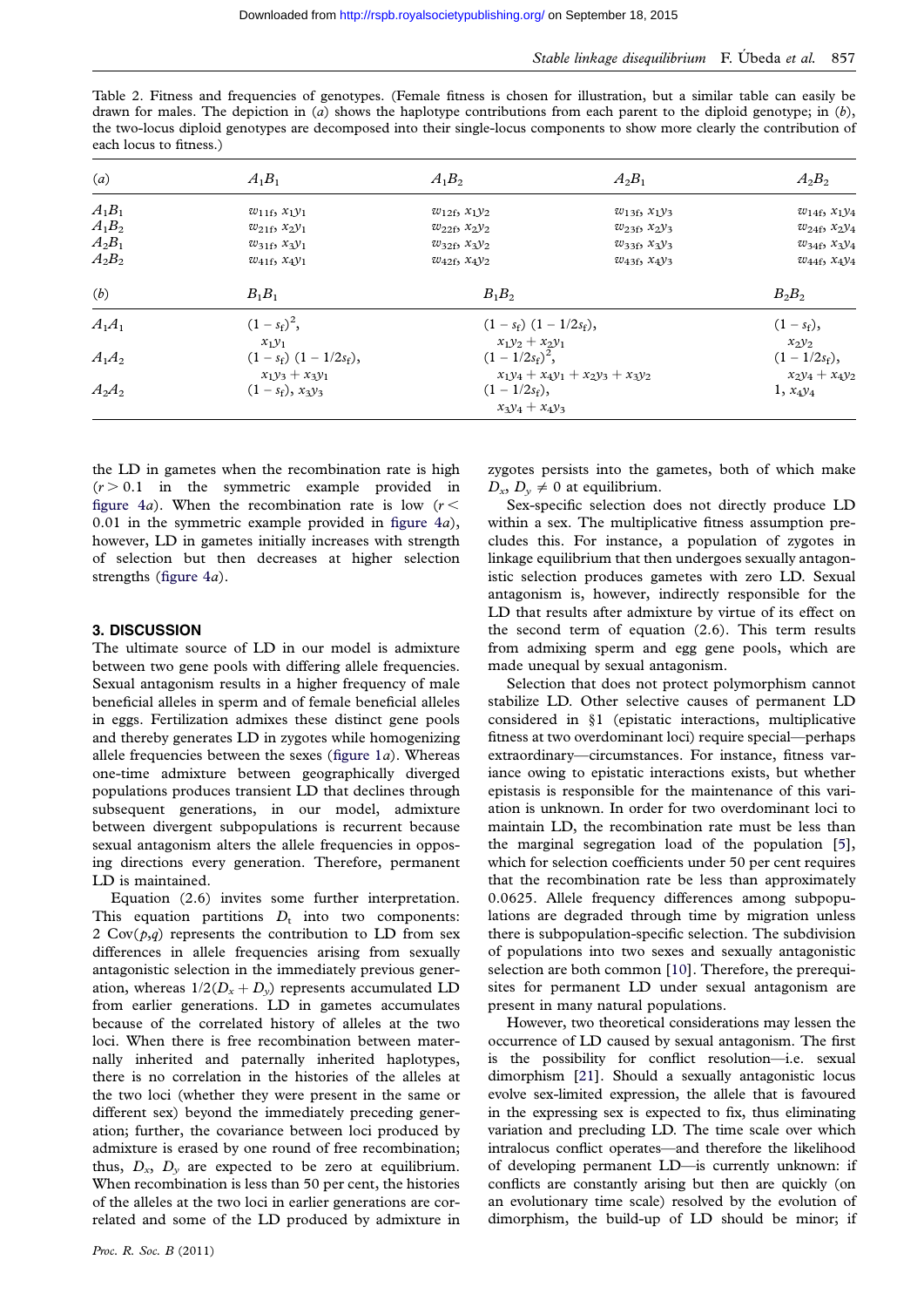<span id="page-3-0"></span>



Figure 1. Schematic depiction of alleles and haplotypes moving through a population over one generation. Each circle represents a gene pool at a different stage of the life cycle with the haplotype frequencies shown as areas within it. The cycle begins with sex-specific allele frequencies, haplotype frequencies and linkage disequilibrium values in parental gametes and ends with values of each owing to selection and recombination one generation later. Total linkage disequilibrium,  $D_{\rm t}$  is measured in the zygotes in each generation. (a) Diploid zygotes are formed from the random union of gametes and have total linkage disequilibrium  $D_t$ . (b) Juveniles are assigned to sexes. (c) Males and females experience sexually antagonistic selection, which favours alternate alleles at each locus in the two sexes.  $p'$  corresponds to the thick line portions and  $q'$  corresponds to the filled portions. This produces frequencies of  $p'_x$  and  $q'_x$  in females and  $p'_y$  and  $q'_y$  in males. (d) Recombination takes place between loci and haploid gametes are produced by meiosis. LD in the gametes is  $D''_x$  and  $D''_y$  (e) The gametes are then united at random to form a new generation of zygotes. The linkage disequilibrium in these newly formed zygotes is  $D''_1 = 1/\sqrt{2}$  $2(D''_x+D''_y)+1/2~(p'_x-p'_y)(q'_x-q'_y).$ 

polymorphisms are maintained for longer periods, then LD has more time to develop and should be more widespread. Dating the age of alleles at sexually antagonistic loci could potentially shed light on this question. Such loci have recently been identified by Innocenti & Morrow [\[22\]](#page-7-0). The second consideration draws on the work of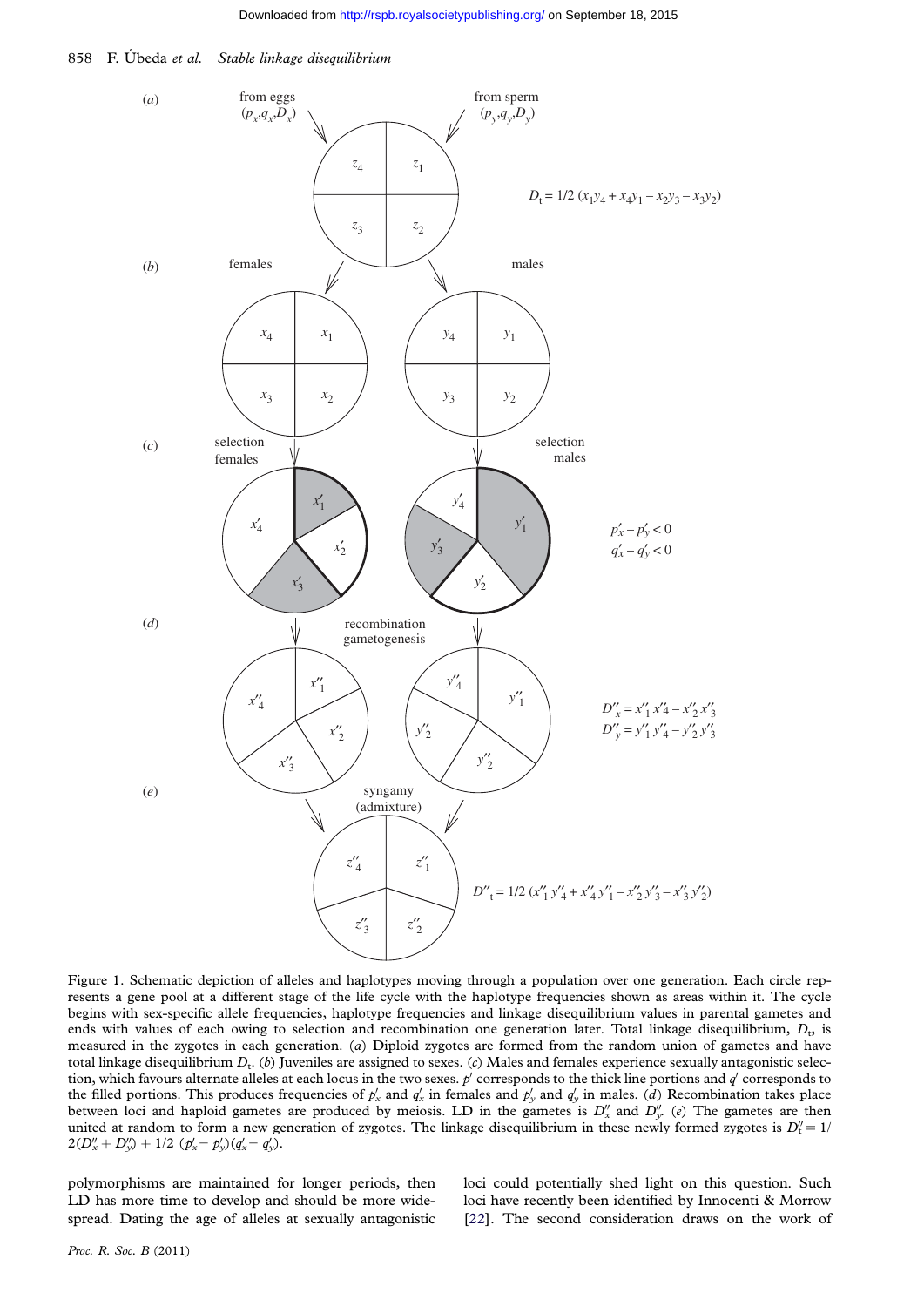<span id="page-4-0"></span>

Figure 2. Linkage disequilibrium and its components for various recombination frequencies and selective strengths. LD is represented by the area of the circle at any given point  $(s_m, s_f)$  in the parameter space. The axes of each plot are the selection coefficient in males  $s_m$  (x-axis) and females  $s_f$  (y-axis). Recombination rate, r, differs for each column, increasing from left to right. (a) Average LD in gametes  $1/2$  ( $D_x + D_y$ ). (b) Twice covariance between allele frequencies, 2 Cov(p,q). (c) Total LD,  $D_t$ , in zygotes.

Turelli & Barton [\[23\]](#page-7-0). They showed that at most two loci could remain polymorphic owing to sexually antagonistic selection. Their model makes assumptions that are relaxed in our model. Specifically, Turelli & Barton [\[23](#page-7-0)] considered a model in which loosely linked loci determined a single trait subject to weak sexually antagonistic selection. Our model is agnostic about the number of traits subject to sexually antagonistic selection, permits any value of recombination and considers strong as well as weak selection. Future analyses with more than two loci should explore the potential to maintain large amounts of LD.

LD will be created between any two loci that are polymorphic for sexually antagonistic alleles, even for genes that code for different traits. Multi-locus models may introduce still further higher order associations among loci that are not accounted for in our two-locus model [[24\]](#page-7-0). Based on our theoretical results, we expect there to be wide-ranging multi-locus association in genomes that has not yet been examined. Such associations complicate any attempt to find the genes responsible for phenotypes of interest because the standard approach relies on there being a statistical association between the two. With the kind of LD we

Proc. R. Soc. B (2011)

find accompanying sexual antagonism, we expect that all sexually antagonistic loci show a statistical association with all sexually antagonistic traits.

The division of the population into two sexes that are subject to sex-specific selection is just one way that a gene pool could be subdivided into groups that undergo differential selection. Regular admixture between such subgroups will generate persistent LD [[6\]](#page-6-0). As an example, suppose that a population consists of a mixture of vegetarians and meat-eaters but the two groups sometimes intermarry and children have some independence in the diet they choose to adopt. If the different diets result in differential selection and allele frequency differences between reproductive vegetarians and reproductive meat-eaters, then admixture of these gene pools in their offspring will be a source of LD. This LD arises because of a correlation in the selective forces acting at different loci in the two subpopulations. This hypothetical example suggests that the existence of differential selection at two loci can be a source of persistent LD whenever the selective 'environments' at two loci are correlated.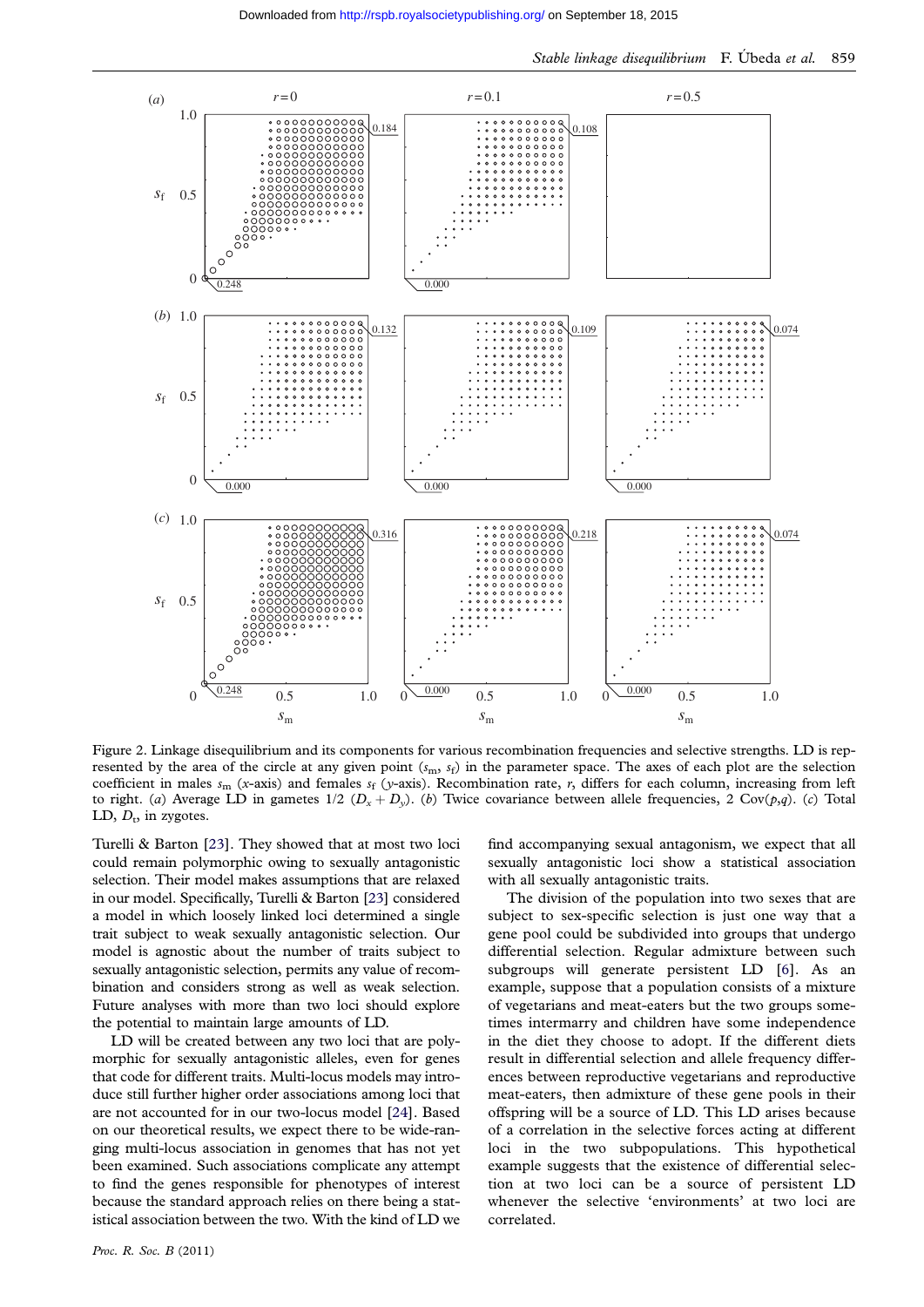<span id="page-5-0"></span>860 F. Úbeda et al. Stable linkage disequilibrium



Figure 3. Contribution to the total LD of the covariance between allele frequencies component relative to the LD in gametes component. The area of each circle represents the coefficient  $4 \text{Cov}(p,q)/(D_x + D_y)$ . Filled circles represent the case in which  $1/2$   $(D_x + D_y) > 2$  Cov(p,q), while empty circles represent the case in which  $1/2$   $(D_x + D_y) < 2$  Cov(p,q). The axes of each plot are the selection coefficient in males  $s_m$  (x-axis) and females  $s_f$  (y-axis). Recombination rate, r, differs for each column, increasing from left to right. (a)  $r = 0.1$ ; (b)  $r = 0.2$ ; (c)  $r = 0.3$ .



Figure 4. Linkage disequilibrium and its components as a function of selection strength for the particular case in which  $s_m = s_f$ . Each line represents the stable LD for different recombination rate values, indicated next to the line to the right of each figure. The axes in each plot are the selection coefficient  $s_m = s_f$  (x-axis) and the LD or its component (y-axis). The first row (a) corresponds to the average LD in gametes  $1/2$   $(D_x + D_y)$ . The second row (b) corresponds to the covariance between allele frequencies. The third row  $(c)$  corresponds to the total LD,  $D_t$ , in zygotes.

Proc. R. Soc. B (2011)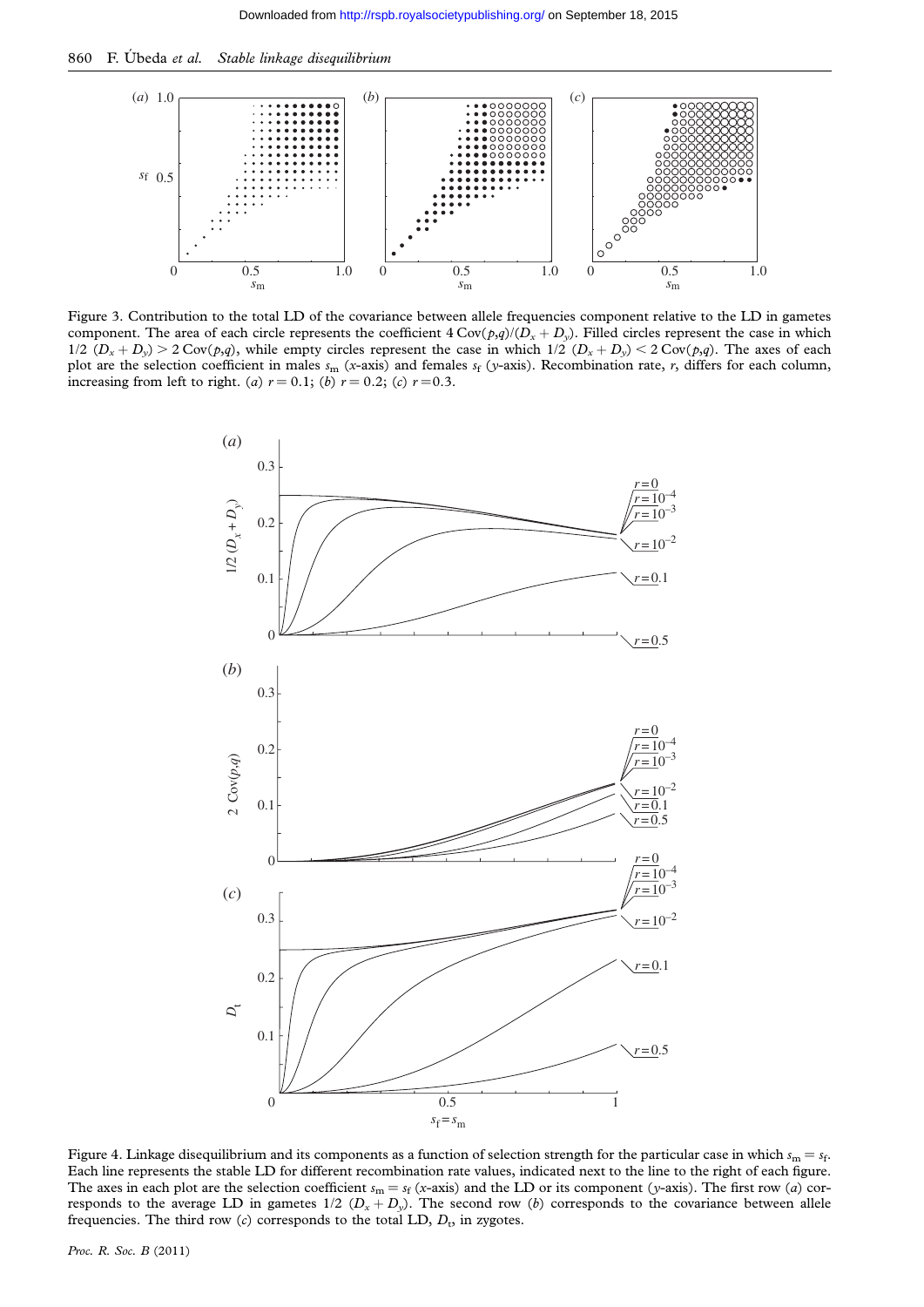<span id="page-6-0"></span>We thank R. C. Lewontin for comments on an early draft of this paper, and Richard Harrison and two anonymous referees for valuble comments.

#### APPENDIX A

The discrepancy between our theoretical value of total LD,  $D_t = 1/2$   $(D_x + D_y) + 2$  Cov $(p,q)$ , and Nei & Li's [\[19\]](#page-7-0) value,  $D_T = 1/2$   $(D_x + D_y) + Cov(p,q)$ , arises from the way we define LD. Standard two-locus models that lack sex differences obscure the fact that there are two possible choices. One interpretation is that LD is the quantity that must be added or subtracted to the products of allele frequencies to give the correct haplotype frequencies. An example of this can be seen in our equation (2.3). A second interpretation is that LD measures the difference in frequency between the different kinds of double heterozygotes. This difference is evolutionarily relevant because only in double heterozygotes does recombination have a chance to alter haplotype frequencies and break down the association between loci. Not surprisingly, this quantity appears in the recursion equations for haplotype frequencies in our model (equations (2.1) and (2.2)). In a model that lacks sexes or subpopulations, two interpretations take the same value:  $g_1g_4-g_2g_3$ , where  $g_i$  is the frequency of the *i*th haplotype in the total population. With the population structure that our model and Nei & Li's [\[19\]](#page-7-0) model introduce, these two interpretations are no longer equivalent. They are, however, mathematically connected as we show below.

Nei & Li [\[19\]](#page-7-0) average the *i*th haplotype frequencies across subpopulations to obtain the population-wide frequency,  $\bar{g}_i$ . Using the terminology from our model,  $\overline{g}_i = 1/2(x_i + y_i)$ . They then expand  $\overline{g}_1 \overline{g}_4 - \overline{g}_2 \overline{g}_3$ , which produces a value,  $D<sub>T</sub>$ , which must be added to the product of population-wide allele frequencies to produce the average haplotype frequencies ([[19](#page-7-0)], eqn (5)):

$$
D_{\text{T}} = \bar{g}_{1}\bar{g}_{4} - \bar{g}_{2}\bar{g}_{3}
$$
  
=  $\frac{1}{2}(x_{1} + y_{1})\frac{1}{2}(x_{4} + y_{4}) - \frac{1}{2}(x_{2} + y_{2})\frac{1}{2}(x_{3} + y_{3})$   
=  $\frac{1}{4}(x_{1}x_{4} - x_{2}x_{3} + y_{1}y_{4} - y_{2}y_{3} + x_{1}y_{4} + x_{4}y_{1}$   
 $-x_{2}y_{3} - x_{3}y_{2})$   
=  $\frac{1}{2}(D_{x} + D_{y}) + \text{Cov}(p,q)$  (A1)

Finally,  $\bar{g}_1 = \bar{p}\bar{q} + D_T$ ,  $\bar{g}_2 = \bar{p}(1 - \bar{q}) + D_T$ , etc.

In our model, we take  $D_t$  to be half the difference between coupling and repulsion double heterozygotes, a quantity that is sitting in equation (2.1):

$$
D_{t} = \frac{1}{2}(x_{1}y_{4} + x_{4}y_{1} - x_{2}y_{3} - x_{3}y_{2})
$$
  
=  $\frac{1}{2}(D_{x} + D_{y}) + 2 \text{ Cov}(p,q)$  (A 2)

(equations  $(2.2)$  and  $(2.6)$ ).

The relation between Nei & Li's [[19](#page-7-0)]  $D_T$  and our  $D_t$ can be seen in the third step of equation (A 1). This can

be expressed as:

$$
D_{\rm T} = \frac{1}{2} (x_1 x_4 - x_2 x_3 + y_1 y_4 - y_2 y_3 + x_1 y_4 + x_4 y_1
$$
  

$$
-x_2 y_3 - x_3 y_2)
$$
  

$$
= \frac{1}{2} (D_x + D_y) + 2 \operatorname{Cov}(p.q)
$$
 (A 3)

The two interpretations of LD,  $D_T$  and  $D_t$ , differ by the magnitude of  $Cov(p,q)$  but essentially capture the same phenomenon. Nei & Li's [\[19\]](#page-7-0) interpretation sticks closer to what would probably be measured empirically and to the definition set out by the originators of the term:

The equations... imply that any time the gametic frequencies will deviate from the equilibrium frequencies by an amount  $D$  which is the product of the coupling gametic frequencies minus that of the repulsion gametic frequencies. D, thus defined, may be considered as a measure of *linkage disequilibrium* (italics in original; 2, p. 459).

However, our interpretation better captures the quantity that matters to the evolution of the haplotype frequencies [4] and follows the definition used by Crow & Kimura ([[25](#page-7-0)], p. 197), namely 'the difference in frequency between the two types of heterozygotes'.

#### **REFERENCES**

- 1 Slatkin, M. 2008 Linkage disequilibrium: understanding the evolutionary past and mapping the medical future. Nat. Rev. Genet. 9, 477–485. [\(doi:10.1038/nrg2361](http://dx.doi.org/doi:10.1038/nrg2361))
- 2 Lewontin, R. C. & Kojima, K. 1960 The evolutionary dynamics of complex polymorphisms. Evolution 14, 458 –472. ([doi:10.2307/2405995](http://dx.doi.org/doi:10.2307/2405995))
- 3 Fisher, R. A. 1930 The genetical theory of natural selection. Oxford, UK: Clarendon Press.
- 4 Kimura, M. 1956 A model of a genetic system which leads to closer linkage by natural selection. Evolution 10, 278 –287. ([doi:10.2307/2406012](http://dx.doi.org/doi:10.2307/2406012))
- 5 Bodmer, W. F. & Felsenstein, J. 1967 Linkage and selection: theoretical analysis of the deterministic two locus random mating model. Genetics 57, 237 –265.
- 6 Li, W. H. & Nei, M. 1974 Stable linkage disequilibrium without epistasis in a subdivided population. Theor. Popul. Biol. 6, 173-183. [\(doi:10.1016/0040-](http://dx.doi.org/doi:10.1016/0040-5809(74)90022-7) [5809\(74\)90022-7](http://dx.doi.org/doi:10.1016/0040-5809(74)90022-7))
- 7 Bonduriansky, R. & Chenoweth, S. F. 2009 Intralocus sexual conflict. Trends Ecol. Evol. 24, 280-288. ([doi:10.](http://dx.doi.org/doi:10.1016/j.tree.2008.12.005) [1016/j.tree.2008.12.005](http://dx.doi.org/doi:10.1016/j.tree.2008.12.005))
- 8 Van Doorn, G. S. 2009 Intralocus sexual conflict. Ann. NY Acad. Sci. 1168, 52–71. [\(doi:10.1111/j.1749-](http://dx.doi.org/doi:10.1111/j.1749-6632.2009.04573.x) [6632.2009.04573.x](http://dx.doi.org/doi:10.1111/j.1749-6632.2009.04573.x))
- 9 Kidwell, J. F., Clegg, M. T., Stewart, F. M. & Prout, T. 1977 Regions of stable equilibria for models of differential selection in the two sexes under random mating. Genetics 85, 171–183.
- 10 Cox, R. M. & Calsbeek, R. 2009 Sexually antagonistic selection, sexual dimorphism, and the resolution of intralocus sexual conflict. Am. Nat. 173, 176-187.
- 11 Chippindale, A. K., Gibson, J. R. & Rice, W. R. 2001 Negative genetic correlation for adult fitness between sexes reveals ontogenetic conflict in Drosophila. Proc. Natl Acad. Sci. USA 98, 1671–1675. ([doi:10.1073/](http://dx.doi.org/doi:10.1073/pnas.041378098) [pnas.041378098](http://dx.doi.org/doi:10.1073/pnas.041378098))